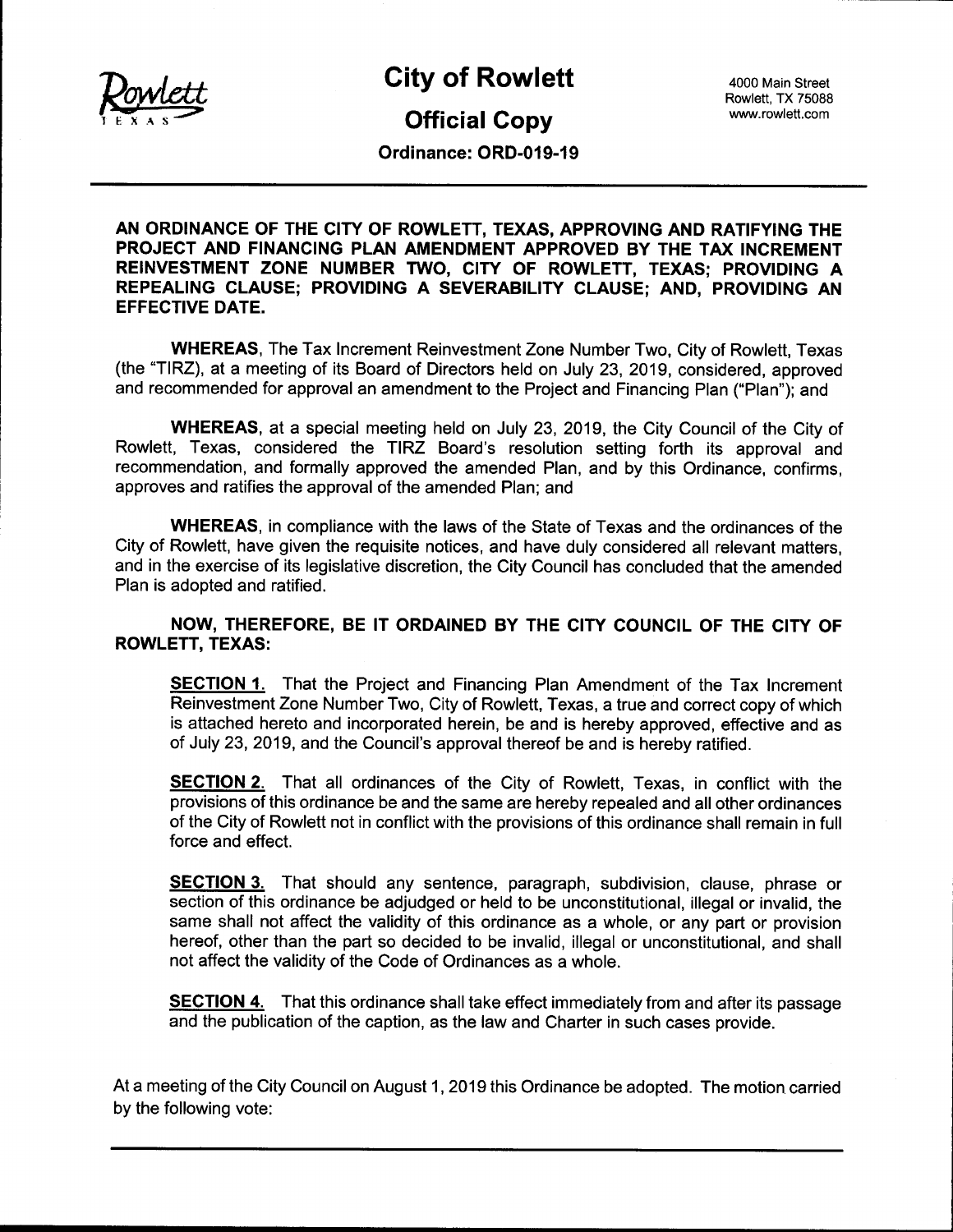- Ayes: 6 Mayor Dana-Bashian, Mayor Pro Tem Brown, Deputy Mayor Pro Tem<br>Grubisich, Councilmember Sherrill, Councilmember Laning and Councilmember Sherrill, Councilmember Laning and Councilmember Bell
- Absent: <sup>1</sup> Councilmember Margolis

The remainder of this page was intentionally left blank.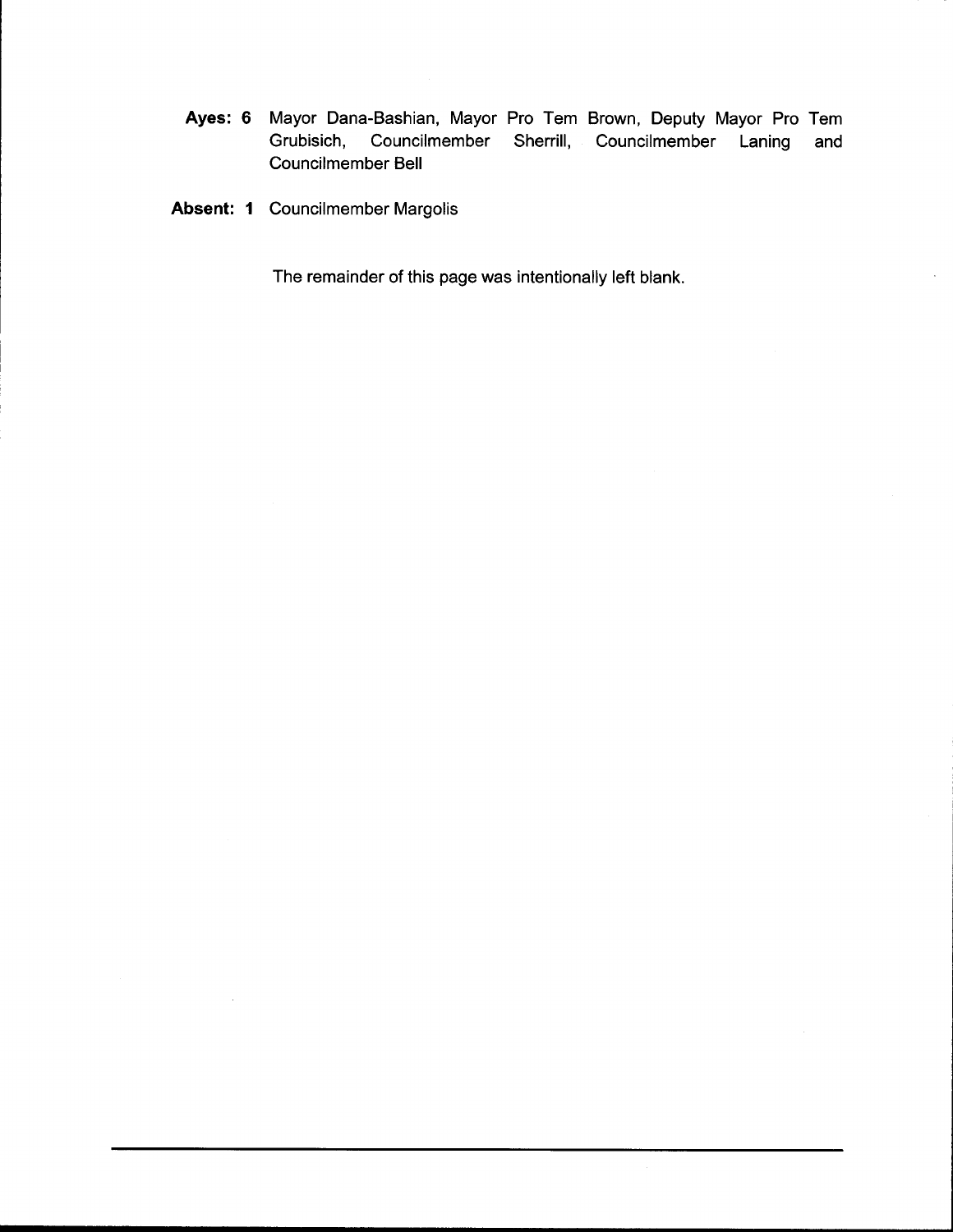| <b>Approved by</b><br><u> UMMai</u><br>Mayor | Date August 1, 2019 |
|----------------------------------------------|---------------------|
| Approved to form by<br>ttornev               | Date August 1, 2019 |
| <b>SER</b><br><b>City Secretary</b><br>Ń.    | Date August 1, 2019 |
| <b>CONTRACTOR</b><br><b>MANA</b>             |                     |

 $\mathcal{L}^{\text{max}}_{\text{max}}$ 

 $\label{eq:2.1} \frac{1}{\sqrt{2}}\left(\frac{1}{\sqrt{2}}\right)^{2} \left(\frac{1}{\sqrt{2}}\right)^{2} \left(\frac{1}{\sqrt{2}}\right)^{2} \left(\frac{1}{\sqrt{2}}\right)^{2} \left(\frac{1}{\sqrt{2}}\right)^{2} \left(\frac{1}{\sqrt{2}}\right)^{2} \left(\frac{1}{\sqrt{2}}\right)^{2} \left(\frac{1}{\sqrt{2}}\right)^{2} \left(\frac{1}{\sqrt{2}}\right)^{2} \left(\frac{1}{\sqrt{2}}\right)^{2} \left(\frac{1}{\sqrt{2}}\right)^{2} \left(\$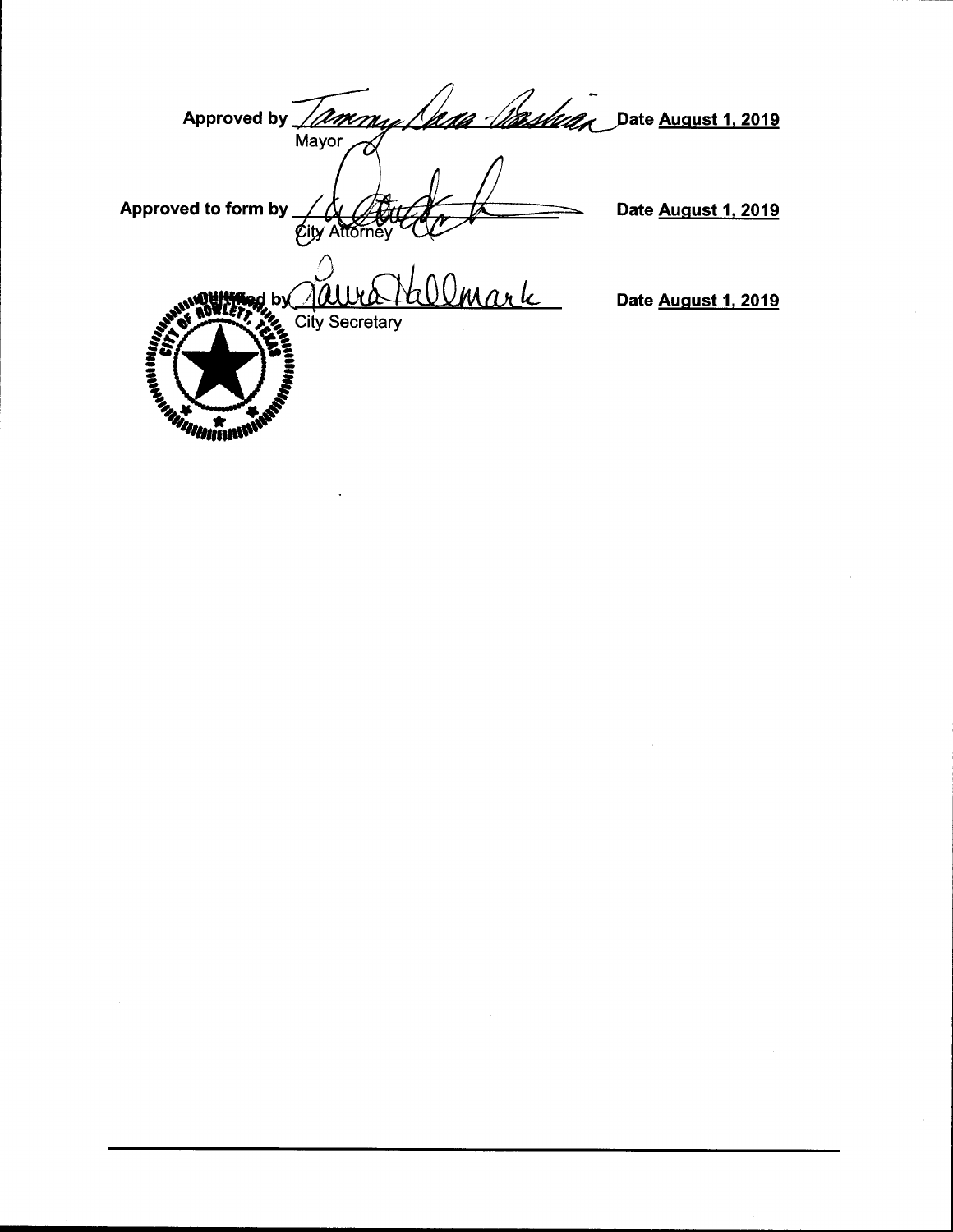## EXHIBIT A

## TAX INCREMENT REINVESTMENT ZONE NUMBER TWO CITY OF ROWLETT, TEXAS

## PROJECT AND FINANCING PLAN AMENDMENT

#### **Overview**

The governing body of the City of Rowlett, Texas (the "City") adopted an ordinance creating the Tax Increment Reinvestment Zone Number 2 (the "TIRZ") on April 7, 2015. The land comprising the TIRZ, consisting of roughly 317 acres, is divided by US Interstate Highway 30, which separates the land into a north side (the "North Side Property") and a south side (the "South Side Property"). A Project and Financing Plan was adopted by the Board of Directors of the TIRZ (the "Plan") which Plan is attached as Exhibit "A." By Settlement Agreement dated March 8, 2019 (the "Settlement Agreement") between the City and the Bayside Parties (as defined in the Settlement Agreement), a copy of which is attached as Exhibit "B", the City has agreed to amend the Plan. This amendment (this "Amendment") is intended to amend, not replace, the Plan and will control over any conflicting provision of the Plan. As required by the Settlement Agreement the City has entered into a TIRZ Agreement, effective July 23, 2019 (the "TIRZ Agreement"), approved by the City Council of the City on July 23, <sup>2019</sup> by Resolution RES- - . Notwithstanding any statements or provisions in the Plan, this Amendment or any future Plan amendment to the contrary, in the event of <sup>a</sup> conflict between the Settlement Agreement and the Plan, this Amendment, or the TIRZ Agreement, the provisions contained in the Settlement Agreement shall control. Terms used but not defined in this Amendment are defined in the Plan or the Settlement Agreement.

### Bifurcation of Land; Segregation of Accounts

The land comprising the TIRZ is segregated into two parts, the North Side Property, consisting of the land within the TIRZ area adjacent to and north of IH-30, and the South Side Property, consisting of the land adjacent to and south of IH-30. The Tax Increment Fund, as described in the Plan, will be segregated into two separate sub- accounts, the North TIRZ Sub-Account and the South TIRZ Sub-Account. Tax Increment revenues derived from the TIRZ will be deposited into the respective sub-account based on the location of the property from which the income was derived, and each sub- account will be funded solely from the Tax Increment attributable to the North Side Property or the South Side Property, respectively.

The Tax Increment Fund, as of the effective date of this Amendment, has a total balance of\$106, 132. 04. This balance is divided into the respective sub- accounts as follows:

North TIRZ Sub-Account Balance: \$10,211.47